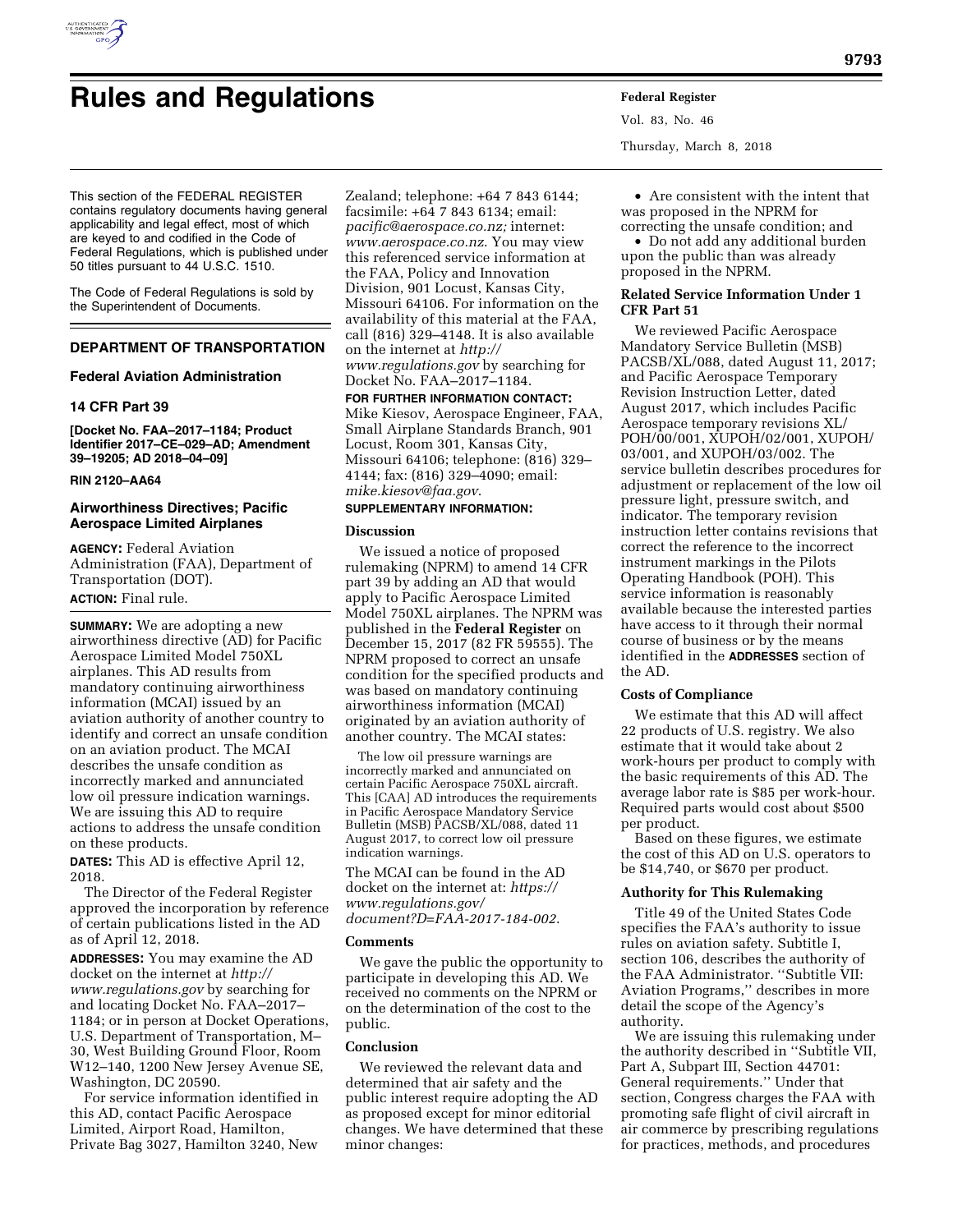the Administrator finds necessary for safety in air commerce. This regulation is within the scope of that authority because it addresses an unsafe condition that is likely to exist or develop on products identified in this rulemaking action.

This AD is issued in accordance with authority delegated by the Executive Director, Aircraft Certification Service, as authorized by FAA Order 8000.51C. In accordance with that order, issuance of ADs is normally a function of the Compliance and Airworthiness Division, but during this transition period, the Executive Director has delegated the authority to issue ADs applicable to small airplanes, gliders, balloons, airships, domestic business jet transport airplanes, and associated appliances to the Director of the Policy and Innovation Division.

## **Regulatory Findings**

We determined that this AD will not have federalism implications under Executive Order 13132. This AD will not have a substantial direct effect on the States, on the relationship between the national government and the States, or on the distribution of power and responsibilities among the various levels of government.

For the reasons discussed above, I certify this AD:

(1) Is not a ''significant regulatory action'' under Executive Order 12866,

(2) Is not a ''significant rule'' under the DOT Regulatory Policies and Procedures (44 FR 11034, February 26, 1979),

(3) Will not affect intrastate aviation in Alaska, and

(4) Will not have a significant economic impact, positive or negative, on a substantial number of small entities under the criteria of the Regulatory Flexibility Act.

## **Examining the AD Docket**

You may examine the AD docket on the internet at *[http://](http://www.regulations.gov) [www.regulations.gov](http://www.regulations.gov)* by searching for and locating Docket No. FAA–2017– 1184; or in person at Docket Operations between 9 a.m. and 5 p.m., Monday through Friday, except Federal holidays. The AD docket contains the NPRM, the regulatory evaluation, any comments received, and other information. The street address for Docket Operations (telephone (800)  $647-5527$  is in the **ADDRESSES** section. Comments will be available in the AD docket shortly after receipt.

## **List of Subjects in 14 CFR Part 39**

Air transportation, Aircraft, Aviation safety, Incorporation by reference, Safety.

## **Adoption of the Amendment**

Accordingly, under the authority delegated to me by the Administrator, the FAA amends 14 CFR part 39 as follows:

## **PART 39—AIRWORTHINESS DIRECTIVES**

■ 1. The authority citation for part 39 continues to read as follows:

**Authority:** 49 U.S.C. 106(g), 40113, 44701.

#### **§ 39.13 [Amended]**

■ 2. The FAA amends § 39.13 by adding the following new AD:

**2018–04–09 Pacific Aerospace Limited:**  Amendment 39–19205; Docket No. FAA–2017–1184; Product Identifier 2017–CE–029–AD.

#### **(a) Effective Date**

This airworthiness directive (AD) becomes effective April 12, 2018.

## **(b) Affected ADs**

None.

## **(c) Applicability**

This AD applies to Pacific Aerospace Limited Model 750XL airplanes, all serial numbers up to XL217, certificated in any category.

## **(d) Subject**

Air Transport Association of America (ATA) Code 79: Engine Oil.

#### **(e) Reason**

This AD was prompted by mandatory continuing airworthiness information (MCAI) originated by an aviation authority of another country to identify and correct an unsafe condition on an aviation product. The MCAI describes the unsafe condition as incorrectly marked and annunciated low oil pressure indication warnings. We are issuing this AD to prevent engine oil pressure from dropping below safe limits, which could cause possible engine damage or failure.

#### **(f) Actions and Compliance**

Unless already done, do the following actions in paragraphs (f)(1) through (4) of this AD, as applicable:

(1) *For airplanes with Pilots Operating Handbook (POH) AIR 2825:* Within the next 30 days after April 12, 2018 (the effective date of this AD), insert Pacific Aerospace temporary revisions XL/POH/00/001, XL/ POH/02/001, and XUPOH/03/001, into the Pacific Aerospace Limited (PAL) 750XL POH AIR 2825 as specified in Pacific Aerospace Temporary Revision Instruction Letter, dated August 2017.

(2) *For airplanes with Pilots Operating Handbook (POH) AIR 3237:* Within the next 30 days after April 12, 2018 (the effective date of this AD), insert Pacific Aerospace

temporary revisions XL/POH/00/001, XUPOH/02/001, XUPOH/03/001, and XUPOH/03/002, into the PAL 750XL POH AIR 3237 as specified in Pacific Aerospace Temporary Revision Instruction Letter, dated August 2017.

(3) *For Pacific Aerospace 750XL airplanes up to serial number XL217:* Within the next 100 hours time-in-service (TIS) after April 12, 2018 (the effective date of this AD) or within the next 12 months after April 12, 2018 (the effective date of this AD), whichever occurs first, replace the pressure switch for the low oil pressure light per the instructions in Part A of Pacific Aerospace Limited Mandatory Service Bulletin (PALMSB) PACSB/XL/088, dated August 11, 2017.

(4) *For Pacific Aerospace 750XL airplanes up to serial number XL217 fitted with PIN INS 60–8 oil pressure/temperature indicator:*  Within the next 100 hours TIS after April 12, 2018 (the effective date of this AD) or within the next 12 months after April 12, 2018 (the effective date of this AD), whichever occurs first, replace the oil pressure/temperature indicator per the instructions in Part B of PALMSB PACSB/XL/088, dated August 11, 2017.

## **(g) Other FAA AD Provisions**

The following provisions also apply to this AD:

(1) *Alternative Methods of Compliance (AMOCs):* The Manager, Small Airplane Standards Branch, FAA, has the authority to approve AMOCs for this AD, if requested using the procedures found in 14 CFR 39.19. Send information to ATTN: Mike Kiesov, Aerospace Engineer, FAA, Small Airplane Standards Branch, 901 Locust, Room 301, Kansas City, Missouri 64106; telephone: (816) 329–4144; fax: (816) 329–4090; email: *[mike.kiesov@faa.gov](mailto:mike.kiesov@faa.gov)*. Before using any approved AMOC on any airplane to which the AMOC applies, notify your appropriate principal inspector (PI) in the FAA Flight Standards District Office (FSDO), or lacking a PI, your local FSDO.

(2) *Contacting the Manufacturer:* For any requirement in this AD to obtain corrective actions from a manufacturer, the action must be accomplished using a method approved by the Manager, Small Airplane Standards Branch, FAA; or The Civil Aviation Authority (CAA), which is the aviation authority for New Zealand.

## **(h) Related Information**

Refer to CAA MCAI AD No. DCA/750XL/ 19, dated September 7, 2017, for related information. The MCAI can be found in the AD docket on the internet at: *[https://](https://www.regulations.gov/document?D=FAA-2017-1184-0002) [www.regulations.gov/document?D=FAA-](https://www.regulations.gov/document?D=FAA-2017-1184-0002)[2017-1184-0002](https://www.regulations.gov/document?D=FAA-2017-1184-0002)*.

#### **(i) Material Incorporated by Reference**

(1) The Director of the Federal Register approved the incorporation by reference (IBR) of the service information listed in this paragraph under 5 U.S.C. 552(a) and 1 CFR part 51.

(2) You must use this service information as applicable to do the actions required by this AD, unless the AD specifies otherwise.

(i) Pacific Aerospace Mandatory Service Bulletin (MSB) PACSB/XL/088, dated August 11, 2017.